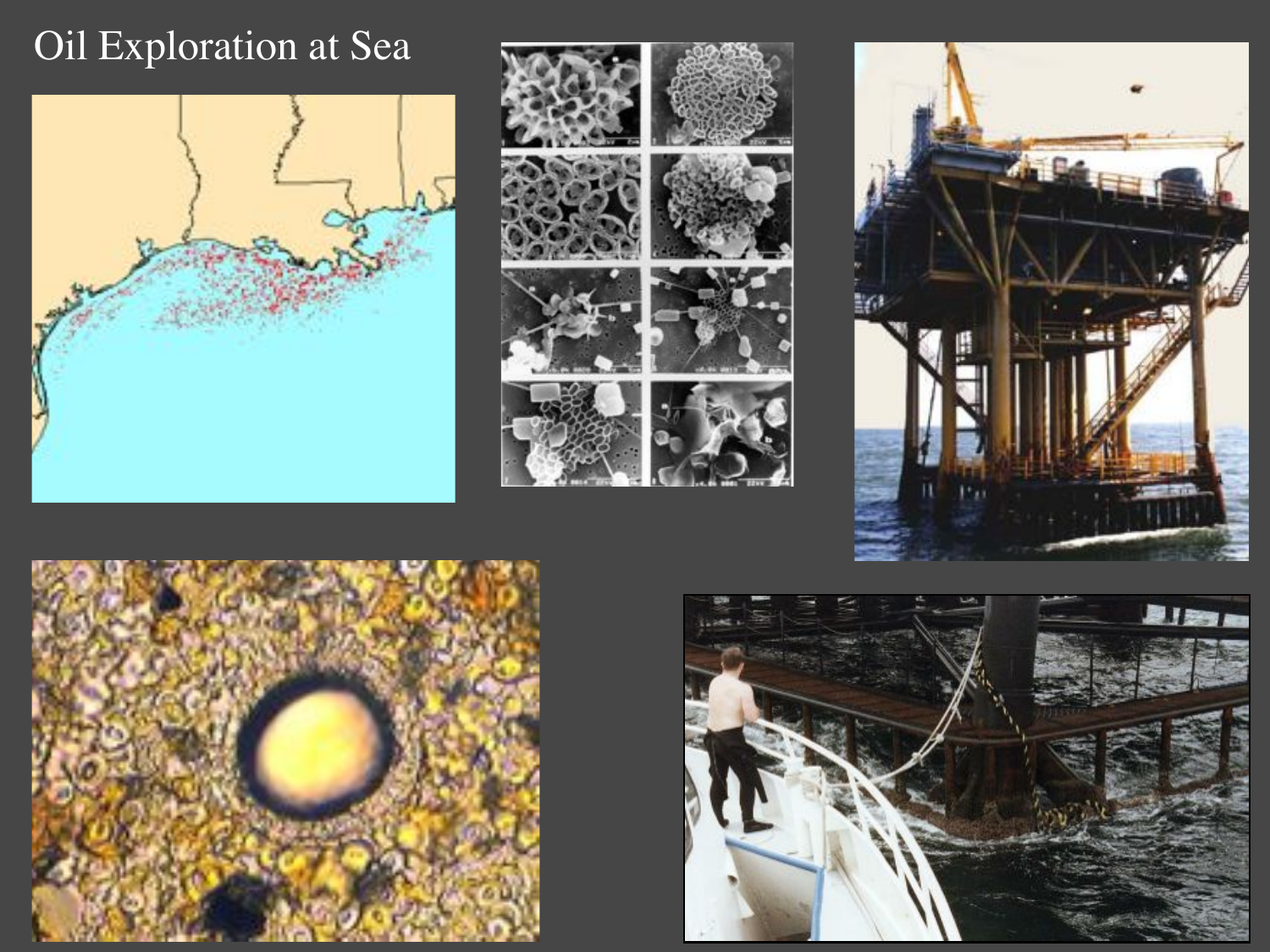# **HAPTOPHYTA The Coccolithophorids**

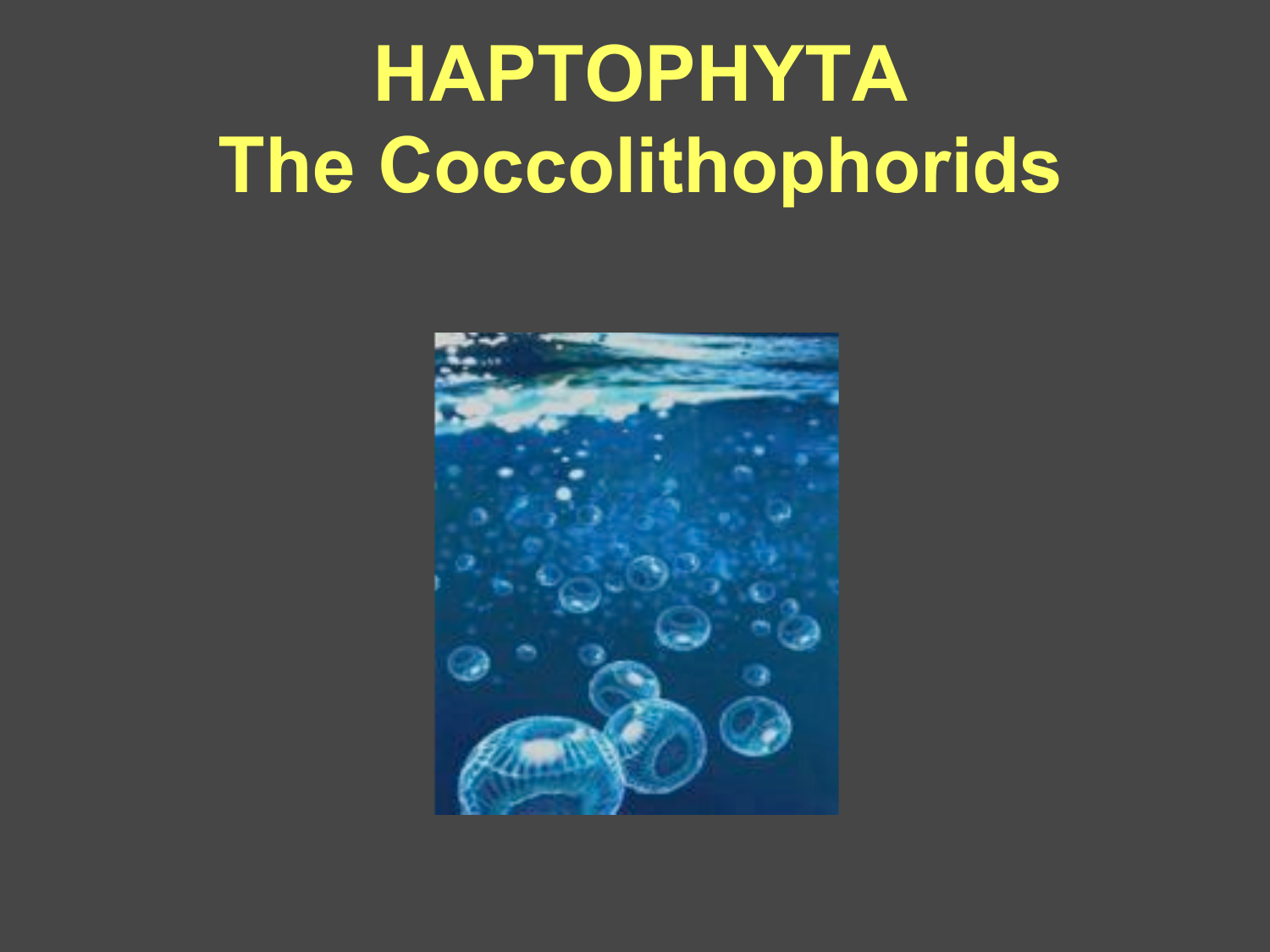#### Haptophytes are here



You are here!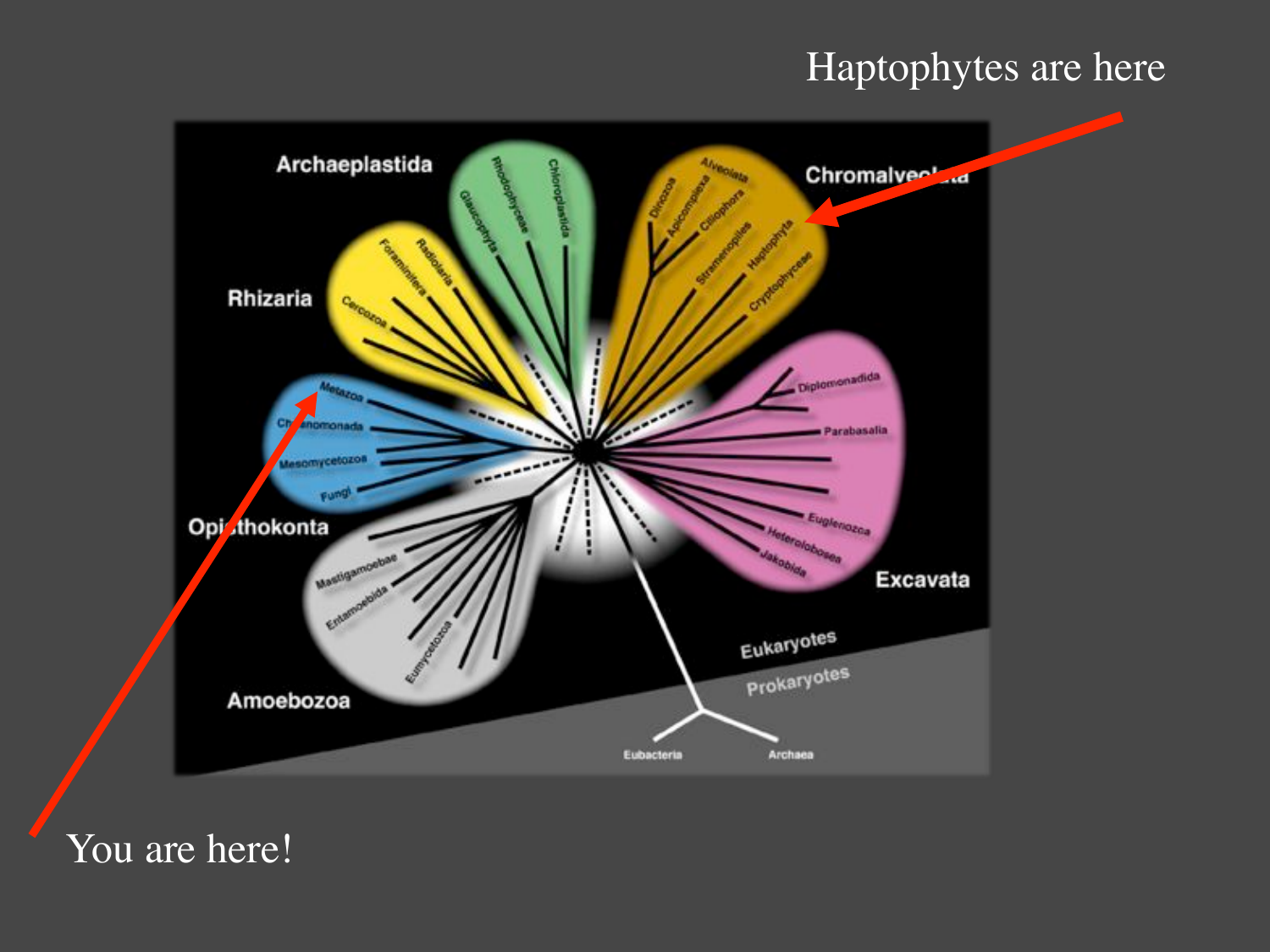#### **CHROMALVEOLATES**

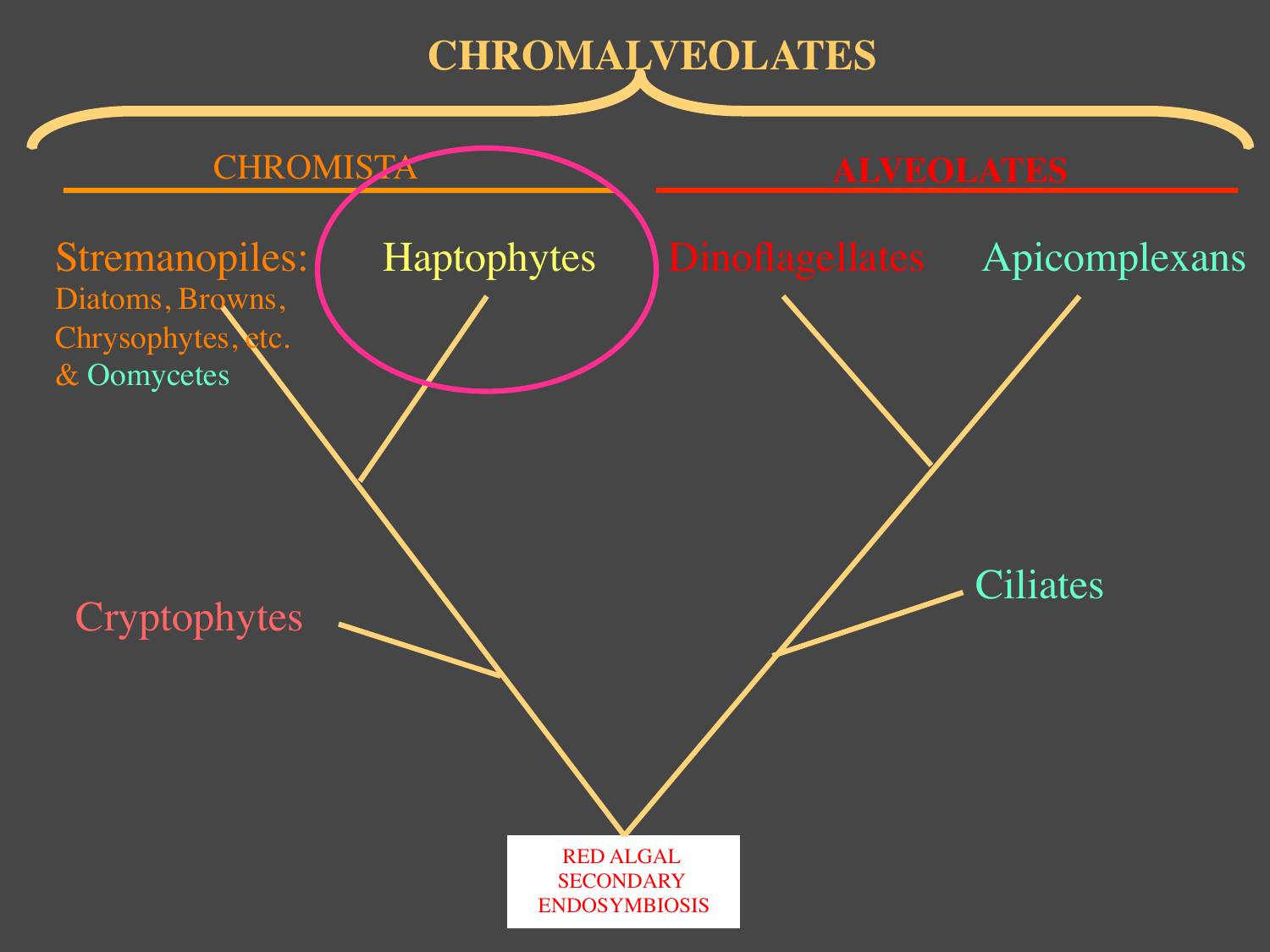Haptophytes or coccolithophorids are the product of another secondary endosymbiosis in the Red Lineage

Their plastids represent an ancestral eukaryotic red alga

Haptophytes is a monophyletic independent lineage related to the Cryptomonads



Modified from Delwiche, C.F. 1999. Tracing the thread of plastid diversity through the tapestry of life. Am. Nat. 154:S164-S177.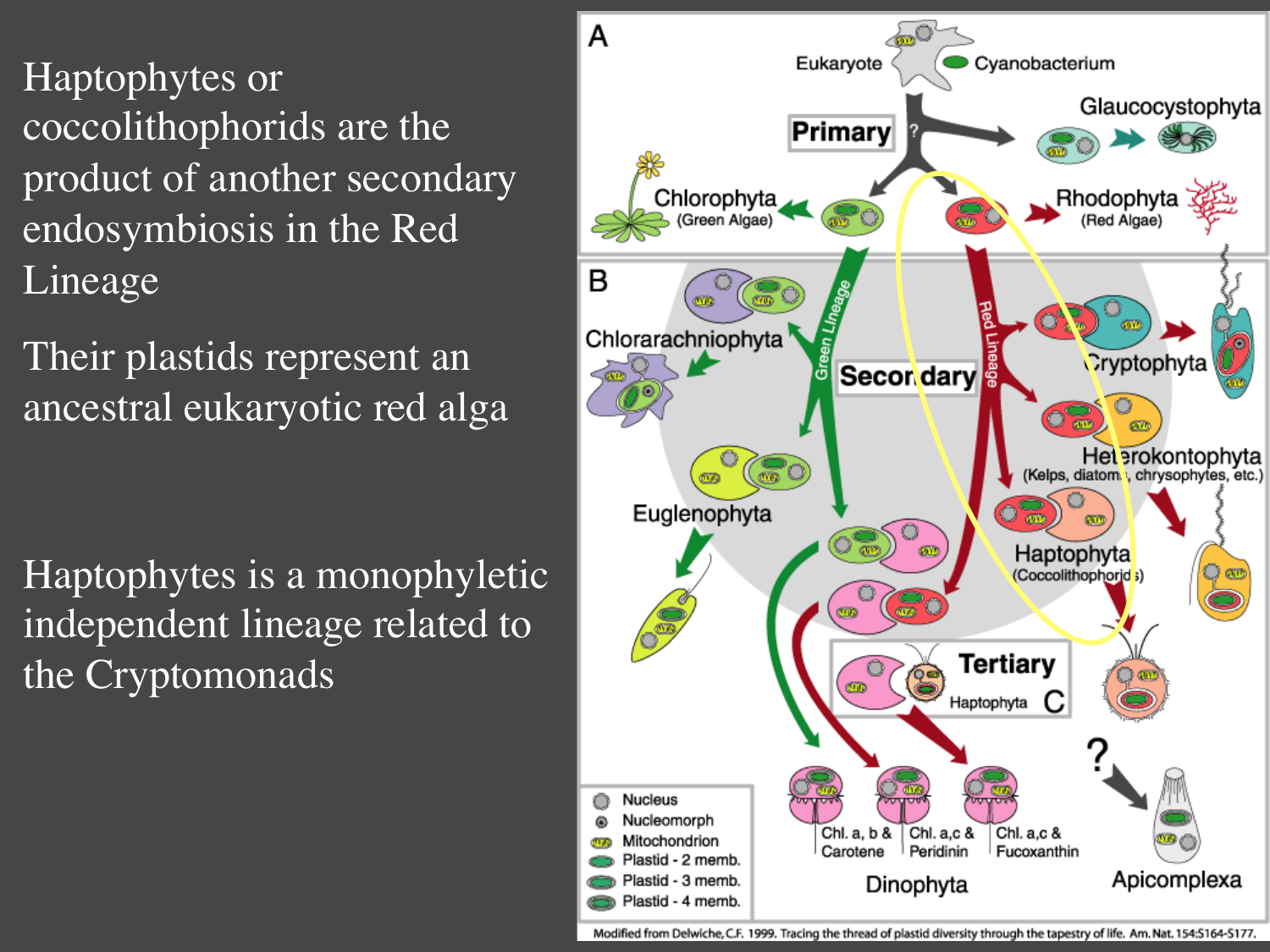## **The Haptophytes (=Prymnesiophyta)**

- 1. Abundant in marine waters
- 2. Flagellated unicells
- 3. Small nannoplankton
- 4. Flagella 2 smooth  $(9+2)$  and a Haptonema with 3-7 microtubules! With a sticky tip to catch food or for attachment!!! Probably evolved by duplication and modification of a flagellar root





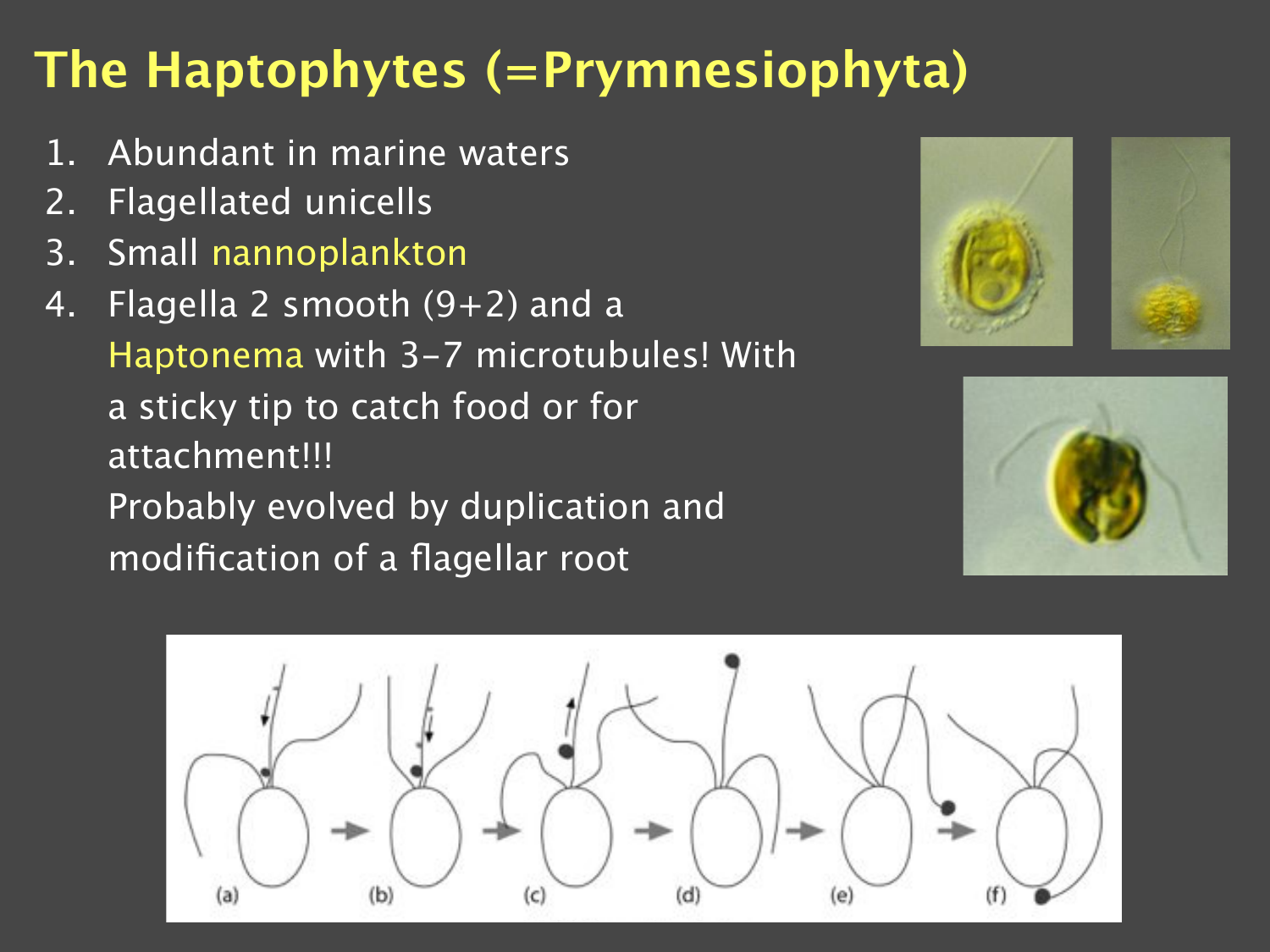- 5. Chlorophylls  $a \& c$ , fucoxanthin, diadinoxanthine & B-carotene
- 6. One or two chloroplasts with thylakoids stack in groups of 3 s
- 7. PER present
- 8. Reserve: Chrysolaminarin
- 9. Mitochondria with tubular cristae
- 10. Cell naked or with organic scales or calcified scales

Coccoliths: a mineralized scale Coccosphere: a surface covered by coccoliths Coccolithophorids: haptophytes enclosed by coccospheres



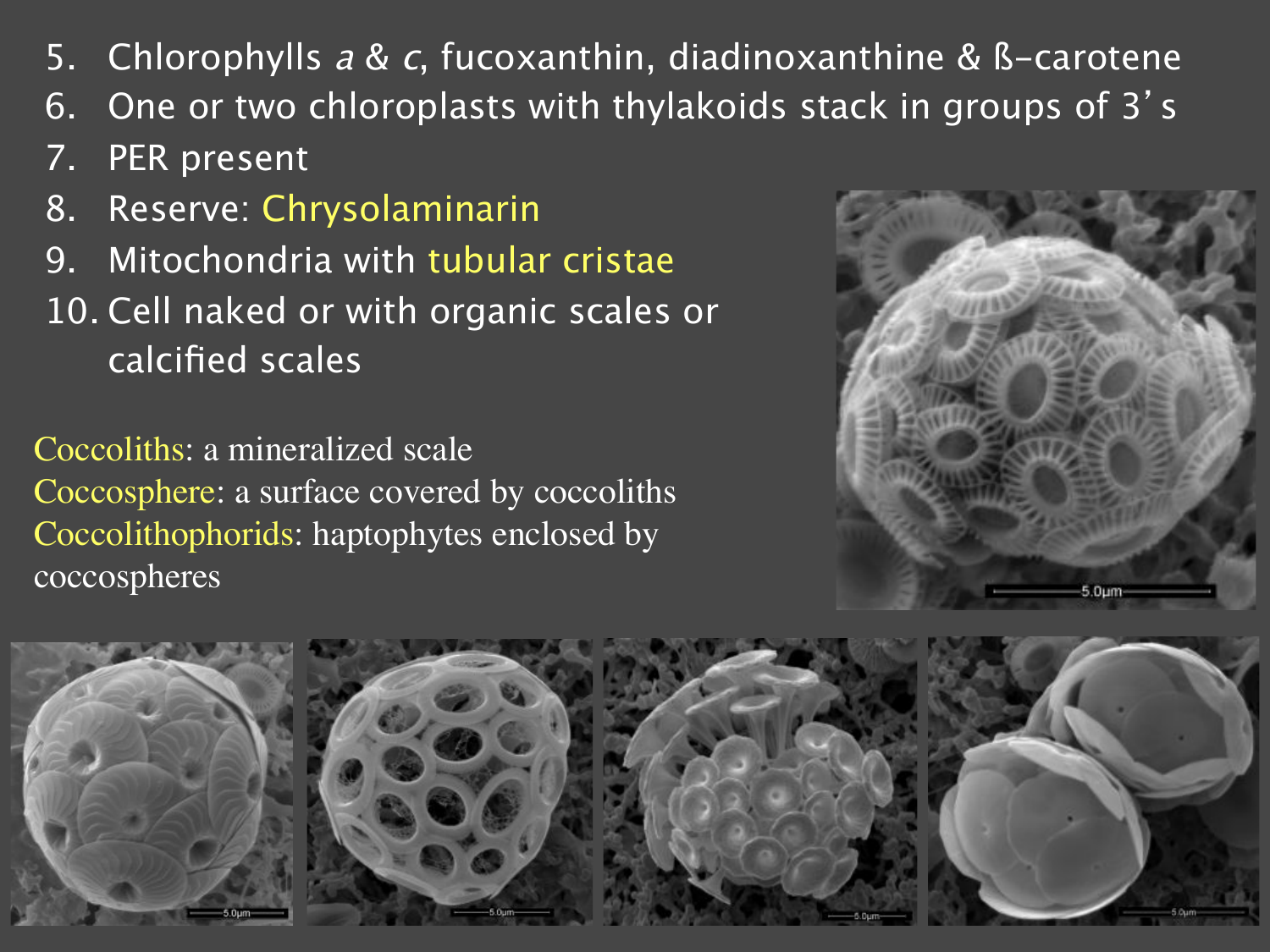Haptophytes are the sister group to Cryptophyta Two main groups in haptophytes are the Pavlovophyceae (unequal flagella) and the Coccolithophyceae (equal or no flagella)

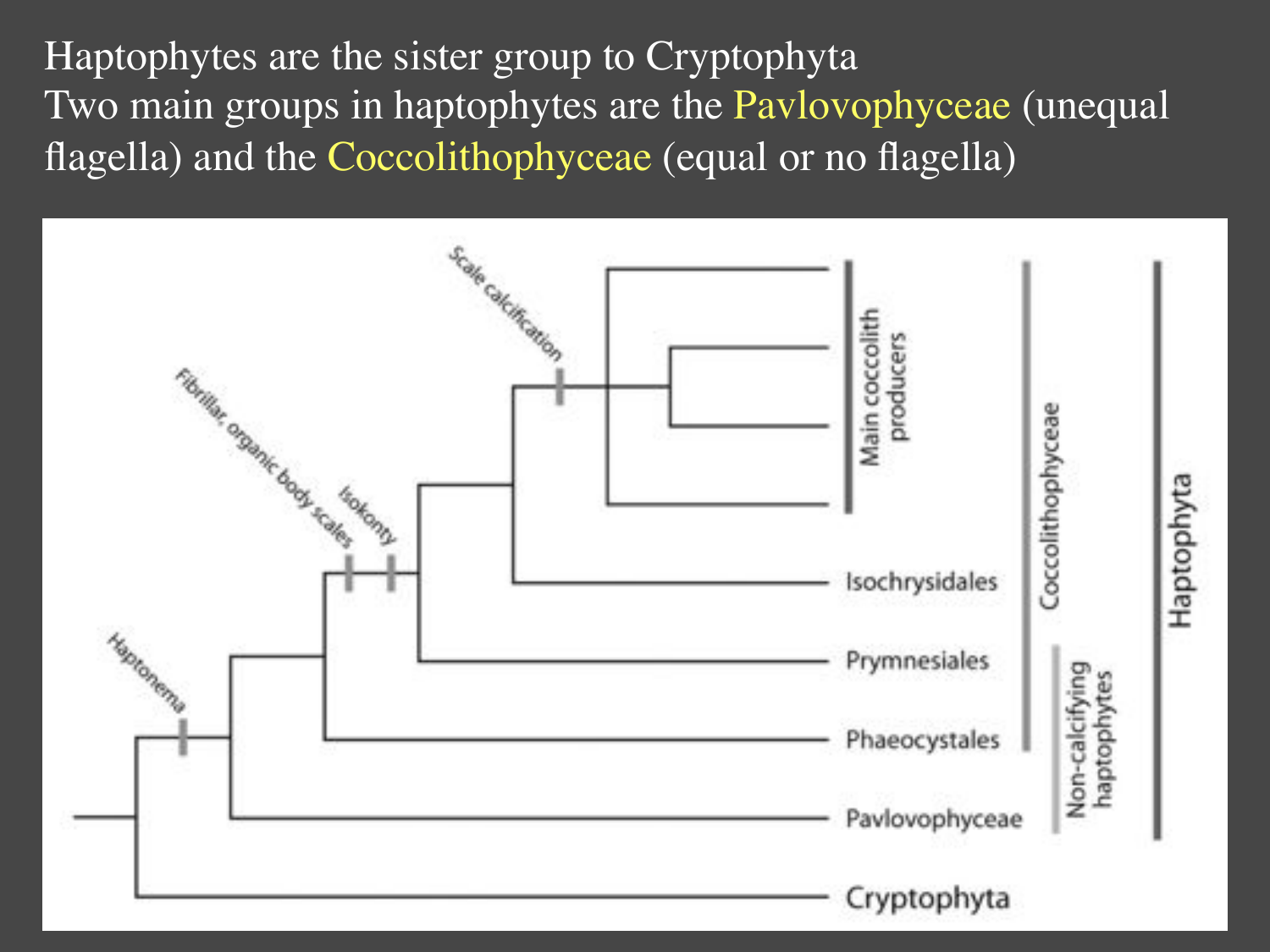The coccolithophorids are known as the "pasturage of the seas," i.e. *Emiliana,* an HAB species When abundant, coccoliths shed into the water may cause a milky discoloration that satellites can detect!





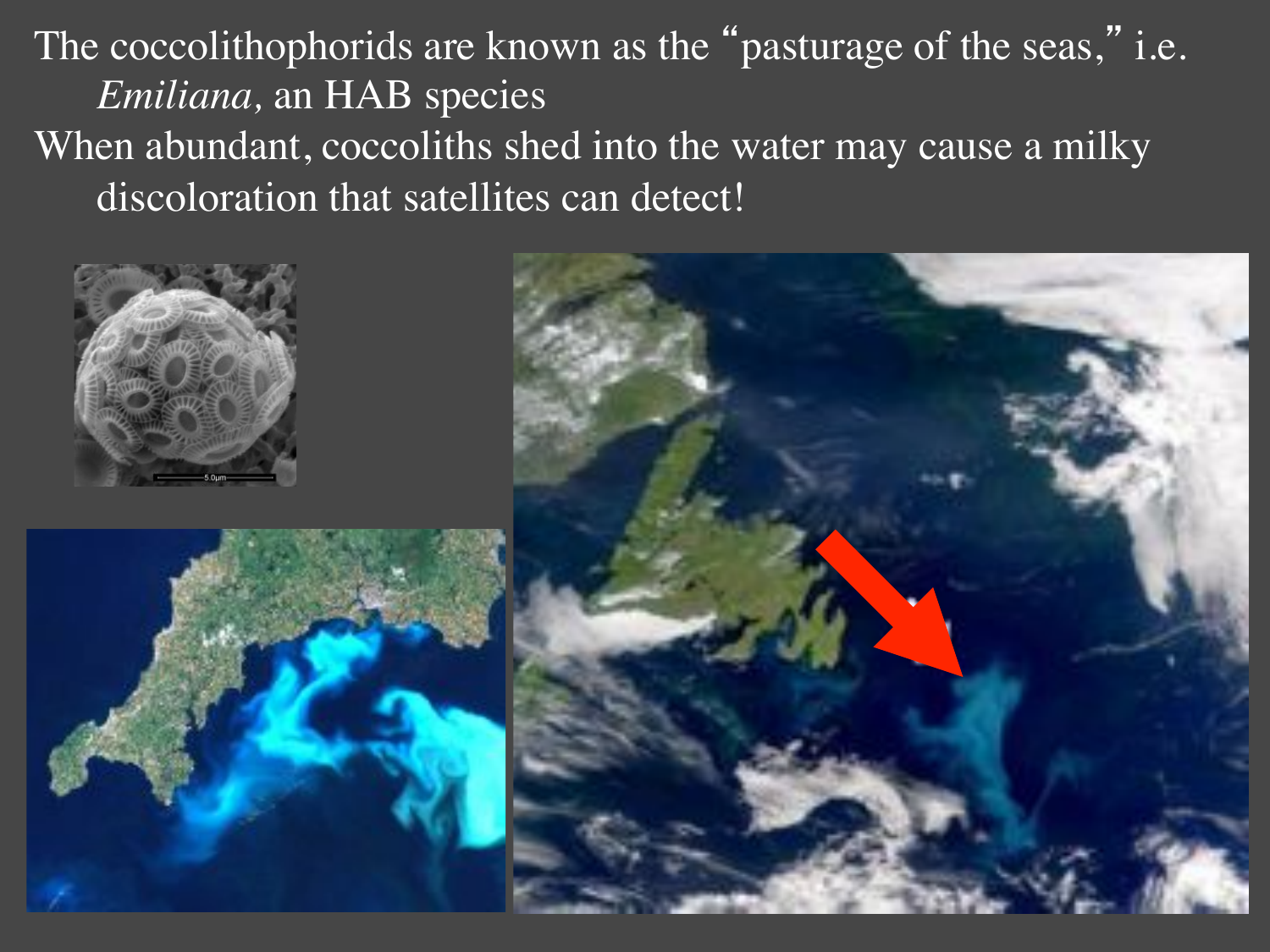•*Chrysochromulina* with organic scales damage fish gills causing fish mortality •*Phaeocystis* common in polar waters, may discolor the water brown and cause foaming

•*Prymnesium* produces a toxin killing fish

•*Pavlova* & *Isochrysis* = food for oysters, fish and other seafood; the omega-3 fatty

acids are obtained from algae



Fish mortality caused by the ichthyotoxic *Chrysochromulina polylepis* along the Swedish and Nowegian marine waters







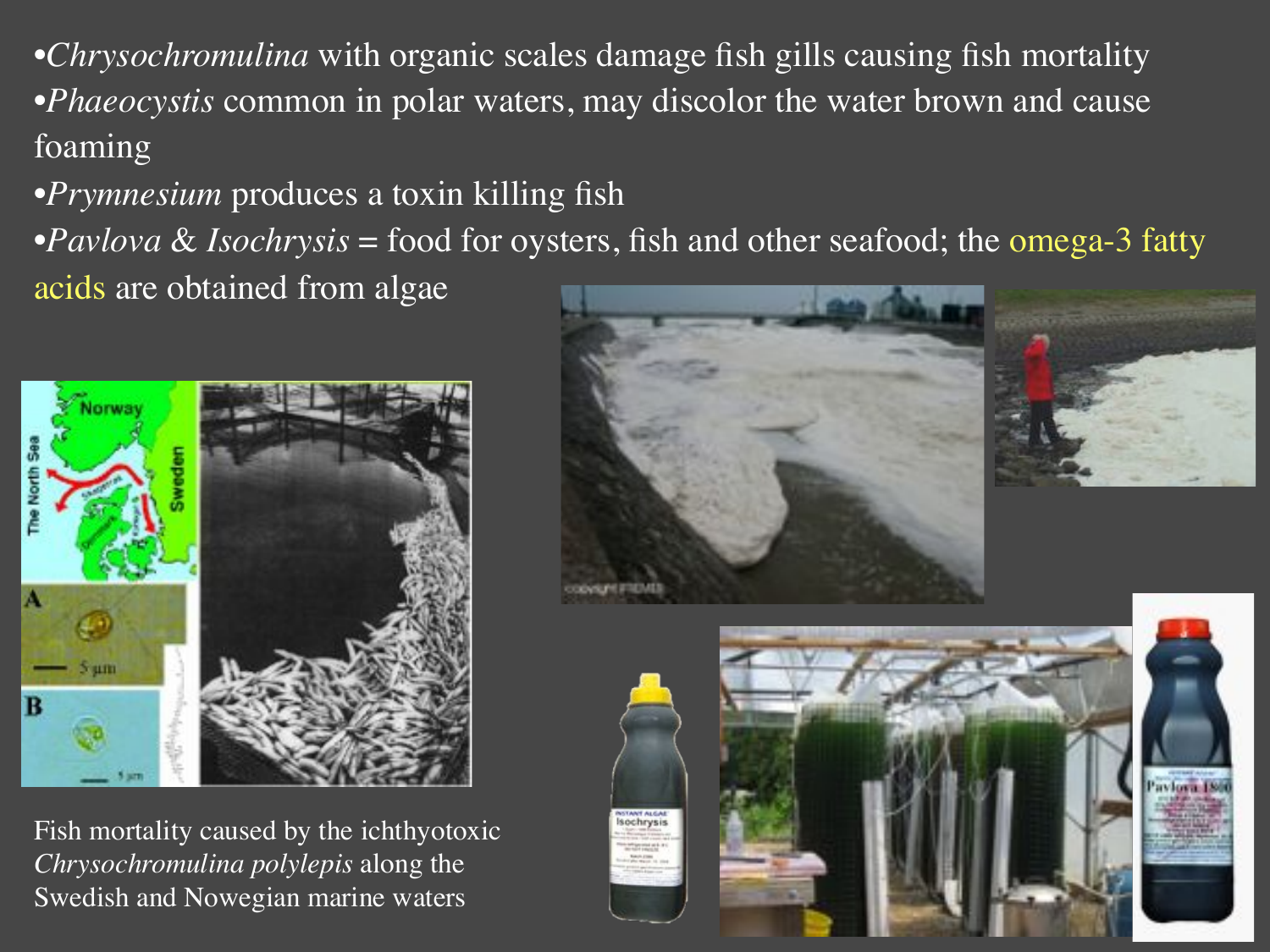#### Biogeochemical Impacts of Haptophytes

•Coccolithophorids influence global carbon cycling: coccoliths sequester atmospheric  $CO<sub>2</sub>$  for a long time

•Haptophytes are an important source of DMS (dimethyl sulfide), a volatile sulphur-containing molecule that increases acid rain

•Coccoliths increase albedo (reflectance of the earth's surface) and having a cooling influence on the climate

•Increase acidification of oceans, by rising atmospheric CO2, will affect the survival of coccolithophorids (decrease of the cooling effect  $=$  global warming)